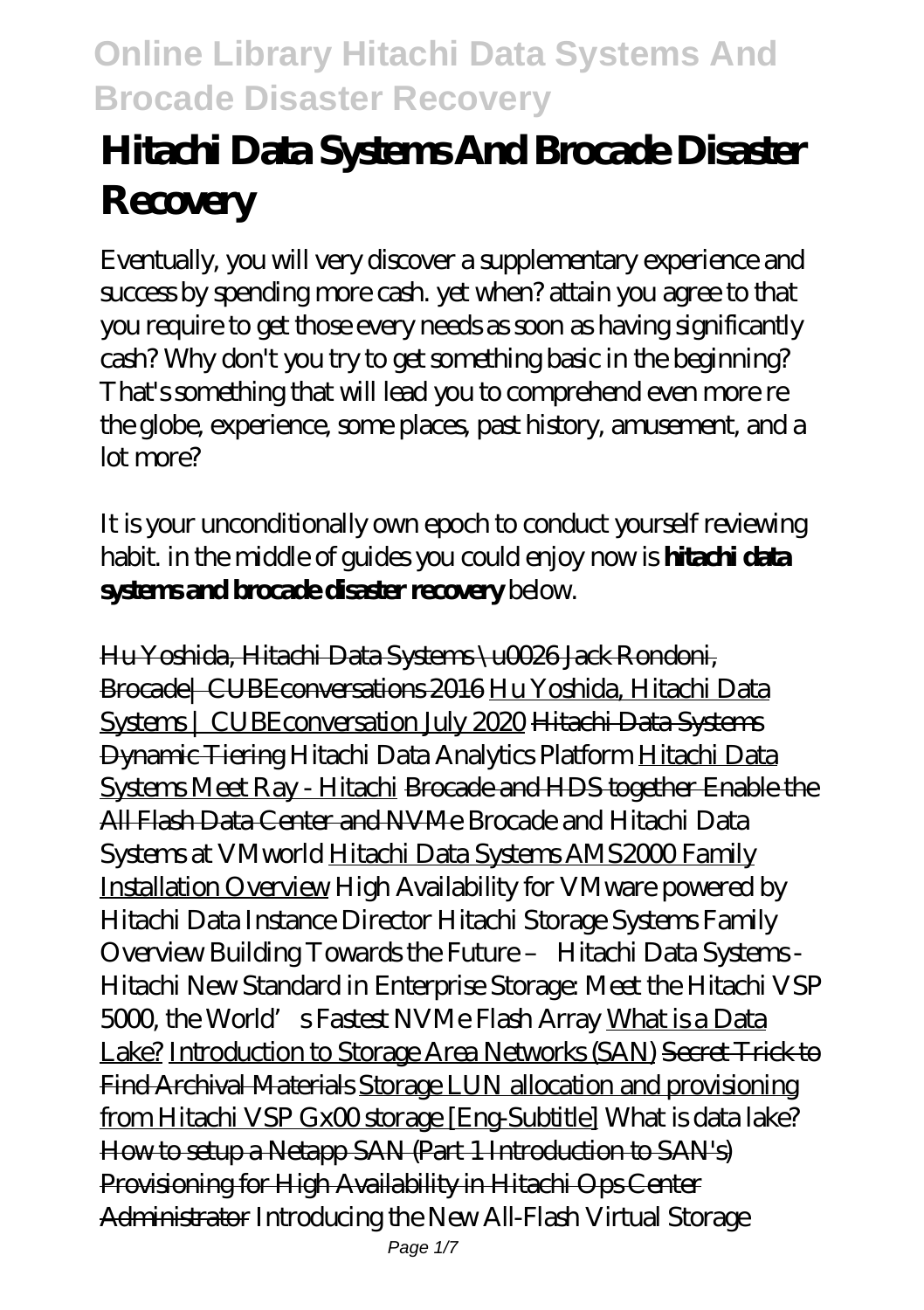*Platform Portfolio From Hitachi Vantara* How to Manage Storage Performance in HDS VSP G Series Environments *Hitachi Data Systems Vision* Virtual Infrastructure Integrator from Hitachi Data Systems *What is Hitachi Content Platform?*

Kevin Eggleston, Hitachi Data Systems - PentahoWorld 2015 - #PWorld15 - #theCUBE Hitachi Data Systems FY16 Partner Vision Bryan Connarty-HDS-Its time to transform\_Hitachi Accelerated Flash with vSphere 5 *How to Connecting to Fibre Channel Storage Migrating External Volumes in Hitachi Ops Center Administrator* **Hitachi Data Systems And Brocade** Brocade, a provider of networked storage services, has announced that Hitachi Data Systems, a provider of services oriented storage systems, has added Brocade 8Gbit/sec server Host Bus Adapters to ...

#### **Hitachi Data Systems selects Brocade 8Gbit/sec server ...**

Hitachi Data Systems and Brocade provide leading edge solutions, enabling businesses to provide a storage infrastructure to support continuous, real time local and remote replication and automatic failover capabilities, ensuring resilient data protection, high availability and disaster recovery for VMware virtual environments. **Requirements** 

#### **Hitachi Data Systems and Brocade Disaster Recovery Solutions**

Hitachi Vendor Product Name Data Rate (Gbps) Brocade Models Hitachi LPe111 LPe12002 2, 4, 8 300, 5100, VA-40FC, 5300, 7800, 7840, DCX-4S, DCX, 6505, 6510, 6520, DCX 8510-4, DCX 8510-8 LPe1205-HI 2, 4, 8 LPe1250 2, 4, 8 - E 2, 4 LP11002 2, 4LP11502, 4HFCE0804M2, 4, 85460LPe1205A-HI 2, 4, 8

#### **Brocade Fabric OS 7.x Compatibility Matrix**

Hitachi Data Systems And Brocade Disaster Recovery Author: cable.vanhensy.com-2020-11-13T000000+0001 Subject: Hitachi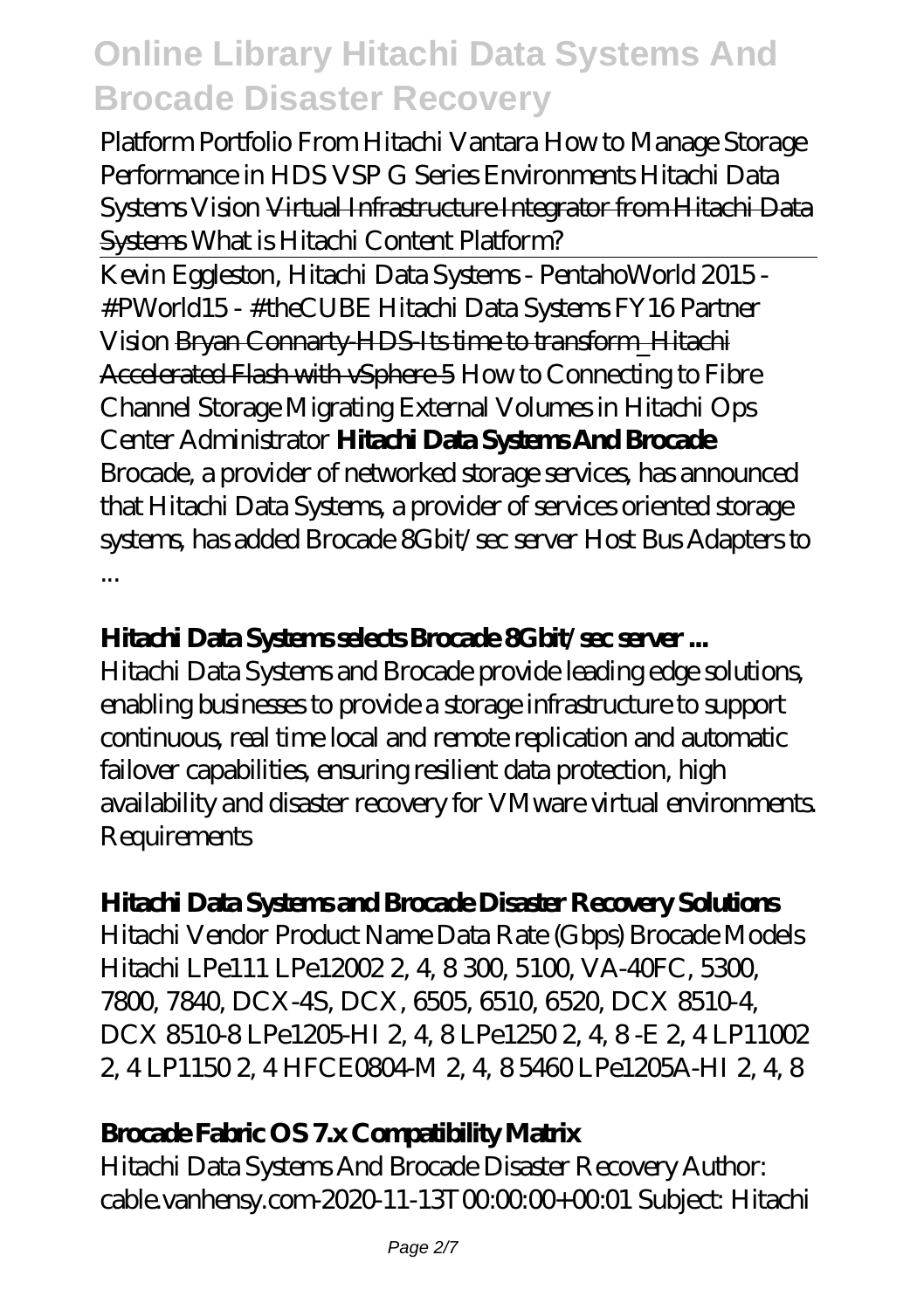Data Systems And Brocade Disaster Recovery Keywords: hitachi, data, systems, and, brocade, disaster, recovery Created Date: 11/13/2020 1:57:44 AM

#### **Hitachi Data Systems And Brocade Disaster Recovery**

Reston, Va. – June 27, 2017 (BUSINESS WIRE) – Hitachi Data Systems Federal, Inc., (HDS Federal) today announced it has signed a definitive agreement with Brocade Communication Systems, Inc. (Brocade) to accept the transfer and control of certain Brocade U.S. Federal cleared assets, comprised mainly of service maintenance contracts. As part of the transaction, HDS Federal plans to expand its cleared employee capability with Brocade's Federal cleared support professionals.

#### **Hitachi Data Systems Federal Signs Definitive Agreement to ...**

With 2,900 employees, Hitachi Data Systems conducts business through direct and indirect channels in the public, government and private sectors in over 170 countries. Its customers include more than 50 percent of FORTUNE 100 companies. For more information, visit http://www.hds.com. About Brocade Communications Systems, Inc. Brocade offers intelligent platform for networking storage.

#### **HITACHI DATA SYSTEMS RESELLS BROCADE SII KWORM 4100 SAN ...**

Sydney, AUSTRALIA – April 7, 2004 – Hitachi Data Systems, a wholly-owned subsidiary of Hitachi, Ltd. (NYSE: HIT), today announced that it has partnered with Brocade Communications Systems, Inc. (Brocade®) (Nasdaq: BRCD), the world's leading provider of infrastructure solutions for Storage Area Networks to distribute Brocade's new SilkWorm® 3250 and SilkWorm 3850 switches, which are ...

# **Media Release: Hitachi Data Systems continues commitment ...** Page 3/7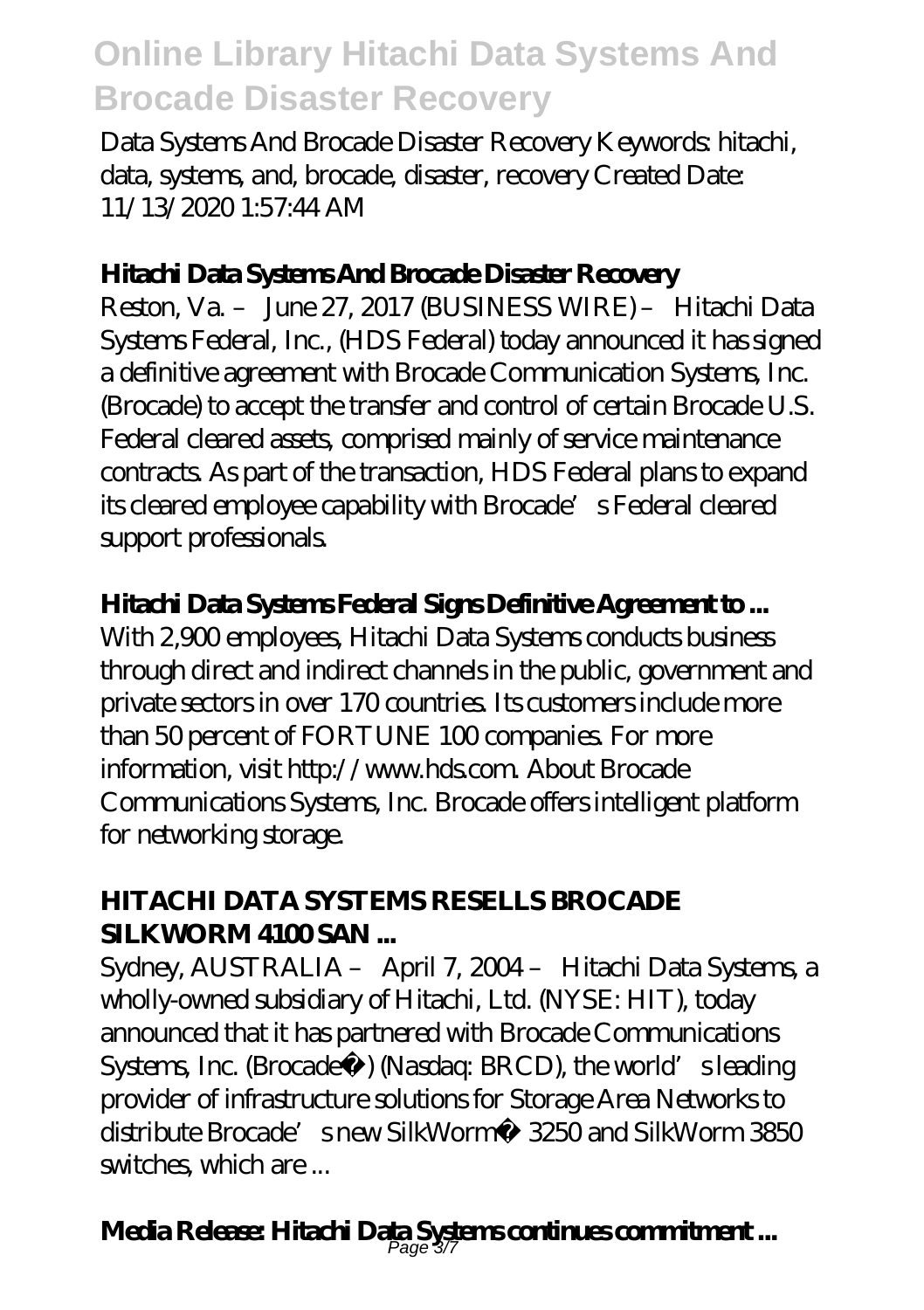RESTON, Va.-- (BUSINESS WIRE)-- Hitachi Data Systems Federal, Inc., (HDS Federal) today announced it has signed a definitive agreement with Brocade Communication Systems, Inc. (Brocade) to accept...

#### **Hitachi Data Systems Federal Signs Definitive Agreement to ...**

Network Attached Storage Reliable, hardware accelerated solutions to tackle growing file data. Comprehensive storage solutions for distributed enterprise and data center application workloads, Hitachi's network attached storage (NAS) systems are optimized for Oracle, VMware and Microsoft deployments.

#### **Flash and Storage Solutions - Hitachi Vantara - Data ...**

Into this development comes Hitachi Data Systems Federal, the Reston, Va.-based IT services contractor who announced Tuesday it will take in Brocade Federal' scleared contracts and employees under...

#### **HDS Federal makes its big move with Brocade deal ...**

\*\*\*Hitachi Vantara employees must log in to view Terms and Conditions Template\*\*\* Welcome to the Product Life-Cycle Matrix. The resources on this page help you subscribe to receive important product alert and security notifications throughout your product's life-cycle, as well as simplify end-of-life planning once new requirements and technological advances begin to make older products obsolete.

#### **Product Life-Cycle Matrix - Hitachi Vantara Knowledge**

Sydney, AUSTRALIA – April 7, 2004 – Hitachi Data Systems, a wholly-owned subsidiary of Hitachi, Ltd. (NYSE: HIT), today announced that it has partnered with Brocade Communications Systems, Inc. (Brocade®) (Nasdaq: BRCD), the world's leading provider of infrastructure solutions for Storage Area Networks to distribute Brocade's new SilkWorm® 3250 and SilkWorm 3850 Page 4/7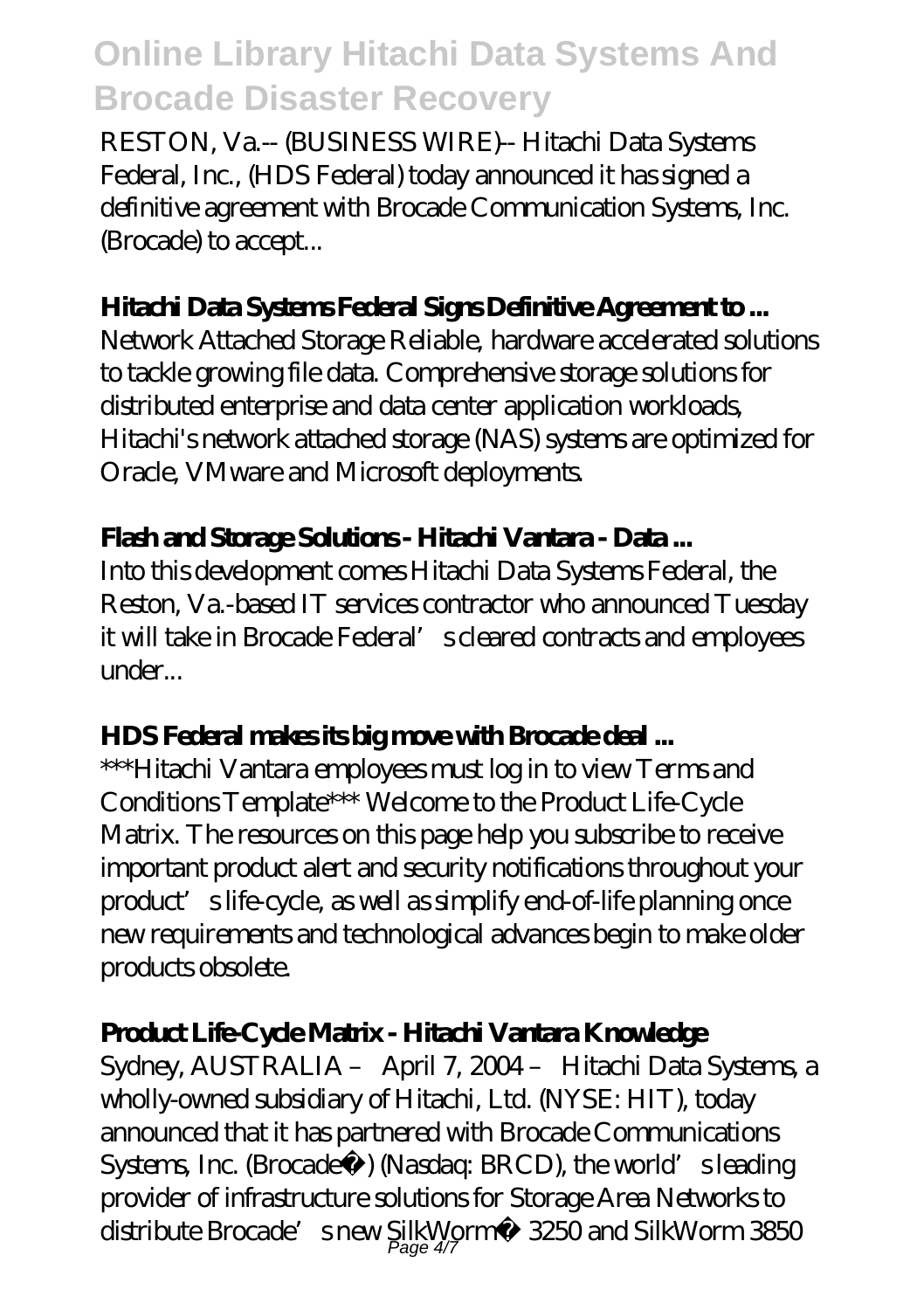switches, which are Brocade's new entry-level products designed to meet the needs of Small to Medium-sized Businesses ...

#### **Hitachi Data Systems continues commitment to open SAN ...**

The latest release from SMI with the title "Storage Area Network San Market Research Report 2020-2027" (by Product Type, End-User/Application, and Regions/Countries) evaluates each segment of the Storage Area Network San market in detail so that readers can be guided about future opportunities and high-profit areas of the industry. Global Storage Area Network San Market is a standout ...

#### **Storage Area Network San Market (2020): In-depth Study ...**

Some are the key & emerging players that are part of coverage and have being profiled are Lenovo, Hitachi Data Systems, Arista Networks, NetApp, Cisco Systems, Juniper Networks, EMC<sup>2</sup>, Huawei, IBM, Oracle, Brocade Communications, Dell, HP & Extreme Networks. Know how you are perceived in comparison to your competitors like Lenovo, Hitachi Data Systems, Arista Networks, NetApp, Cisco Systems, Juniper Networks, EMC<sup>2</sup>, Huawei, IBM, Oracle, Brocade Communications, Dell, HP & Extreme Networks ...

#### **Data Center IT Equipment Market to Eyewitness Massive ...**

Mark Detrick - Global Data Centre Solutions Architect, Brocade outlines the use cases for the new purpose-built and high-density SAN switches at the recent Storage Networking Roadshow. Brocade's Global OEM Partners; HPE, EMC, IBM and HDS recently debated how their direct partnerships with Brocade would continue to support the infinite growth of storage capacity.

#### **IN PICTURES: Brocade partners with EMC, Hitachi Data ...**

Hitachi Data Systems Corporation may make improvements and/or changes in product and/or programs at any time without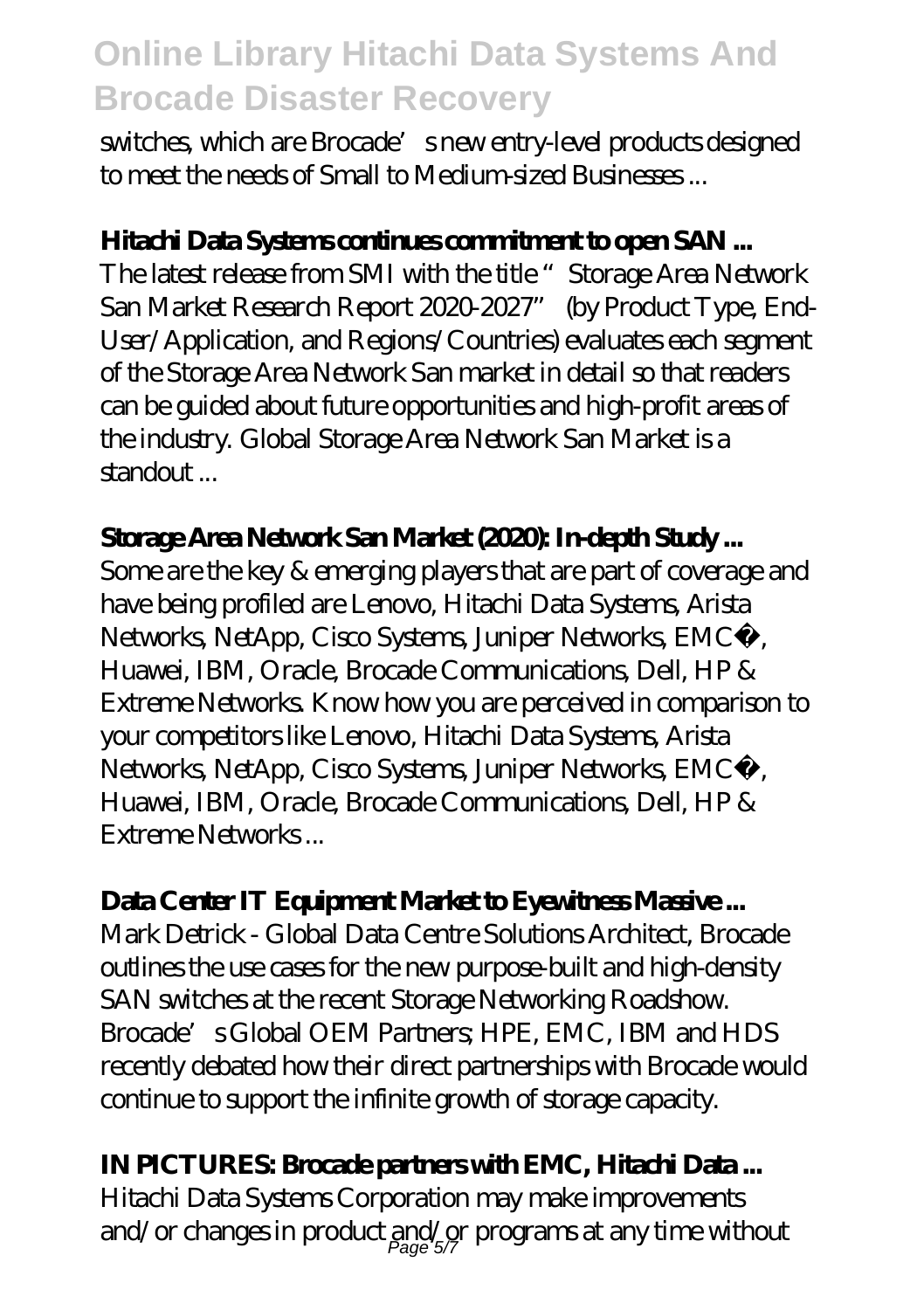notice. No part of this document may be reproduced or transmitted without written approval from Hitachi Data Systems Corporation. Brocade VDX 6740 Switch Configuration Page iii May 2015

#### **Brocade VDX 6740 Switch Configuration for Use in an HNAS ...**

Impact Of Covid-19 On Data Center Networking Market Is To Witness Significant Growth Between 2020-2027 With Leading Players – Alcatel-Lucent, Brocade, Cisco, Dell, EMC, Extreme Networks, Equinix, Fujitsu, Hewlett Packard (HP), Hitachi Data Systems, IBM, Intel, Juniper Networks, Microsoft, NEC, Vmware

#### **Impact Of Covid-19 On Data Center Networking Market Is To ...**

Hitachi Data Systems DataCore Software Cisco System NetApp Nutanix IBM Brocade Communications Systems Qlogic Dell NEC Hewlett-Packard Company Citrix Systems. To study the Storage Area Network (SAN) market in the global scenario, the report segments the market in terms of {{Basic\_segments}}. Development trends observed and potential ...

#### **Storage Area Network (SAN) Market 2020 Emerging Growth ...**

Data Center Networking Market Is Thriving Worldwide | Alcatel-Lucent, Brocade, Cisco, Dell, EMC, Extreme Networks, Equinix, Fujitsu, Hewlett Packard (HP), Hitachi Data Systems, IBM, Intel, Juniper Networks, Microsoft, NEC, Vmware. DataIntelo has published a latest market research report on Global Data Center Networking Market. The global report is prepared in collaboration with the leading industry experts and dedicated research analyst team to provide an enterprise with in-depth market ...

#### **Data Center Networking Market Is Thriving Worldwide ...**

Hitachi Data Systems solutions help organisations transform raw data into valuable information by delivering on a vision that IT must be virtualised, automated, cloud ready and sustainable. Data drives our world — and information is the new currency. Solutions